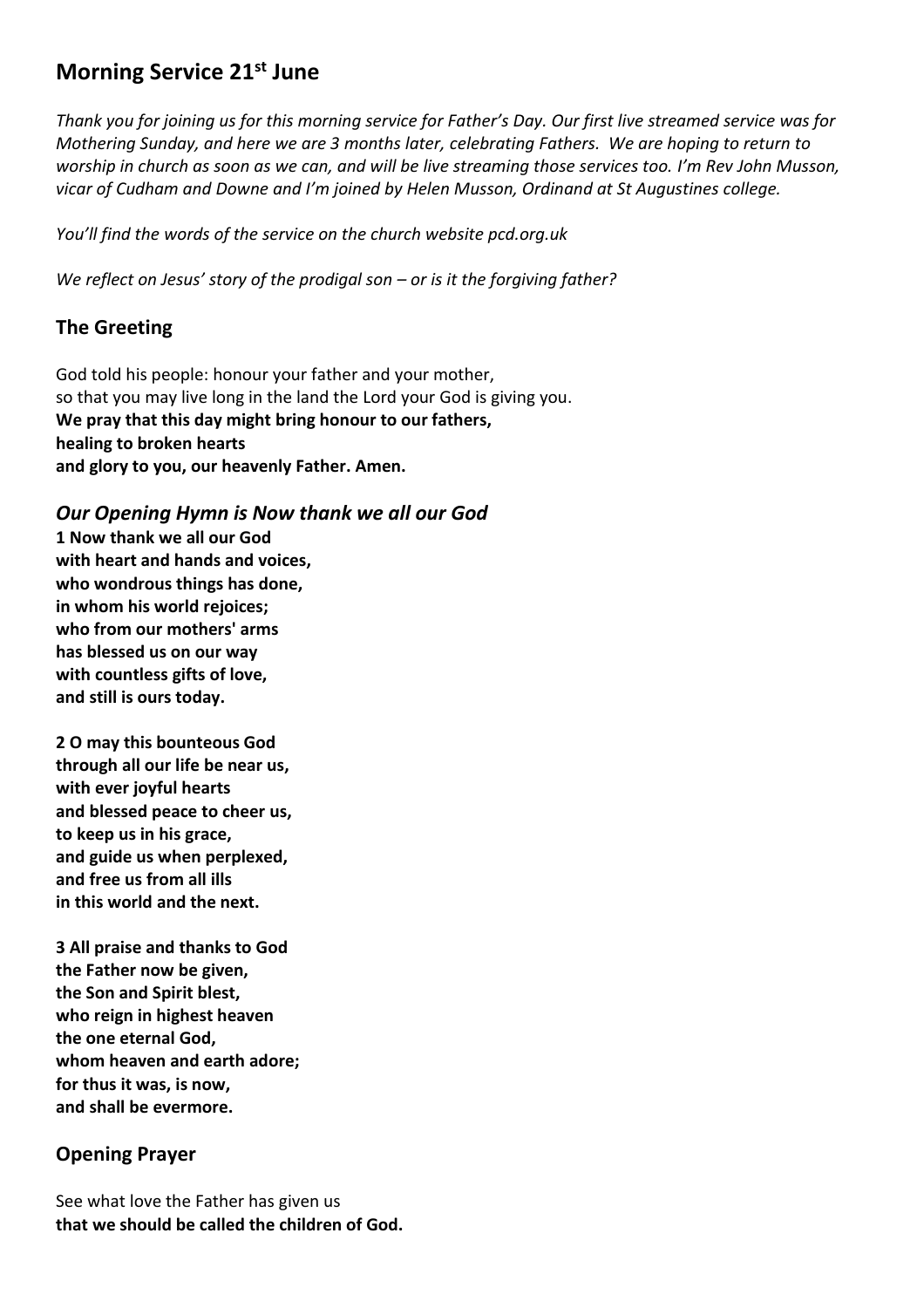You are my sons and daughters: this day have I begotten you. **See what love the Father has given us.**

As many as received him, to them he gave power to become the children of God. **See what love the Father has given us.**

Glory to the Father, and to the Son, and to the Holy Spirit. **See what love the Father has given us that we should be called the children of God.**

## *We now spend time reflecting on our need to say sorry and to hear God forgive us.* **Let us pray**

God spoke these words and said: I am the Lord your God; you shall have no other gods but me. You shall not make for yourself any idol, whether in the form of anything that is in heaven above, or that is on the earth beneath, or that is in the water under the earth. You shall not bow down to them or worship them. You shall not take the name of the Lord your God in vain. Remember the Sabbath day, and keep it holy. For six days you shall labour and do all your work. But the seventh day is a Sabbath to the Lord your God. **Lord, have mercy upon us, and incline our hearts to keep this law.**

Honour your father and your mother. You shall not murder. You shall not commit adultery. You shall not steal. You shall not bear false witness. You shall not covet. **Lord, have mercy upon us, and write all these your laws in our hearts.**

*After a few moments of silent reflection…*

Let us return to the Lord our God and say to him **Father, we have sinned against heaven and against you. We are not worthy to be called your children. We turn to you again. Have mercy on us, bring us back to yourself as those who once were dead but now have life through Christ our Lord. Amen.**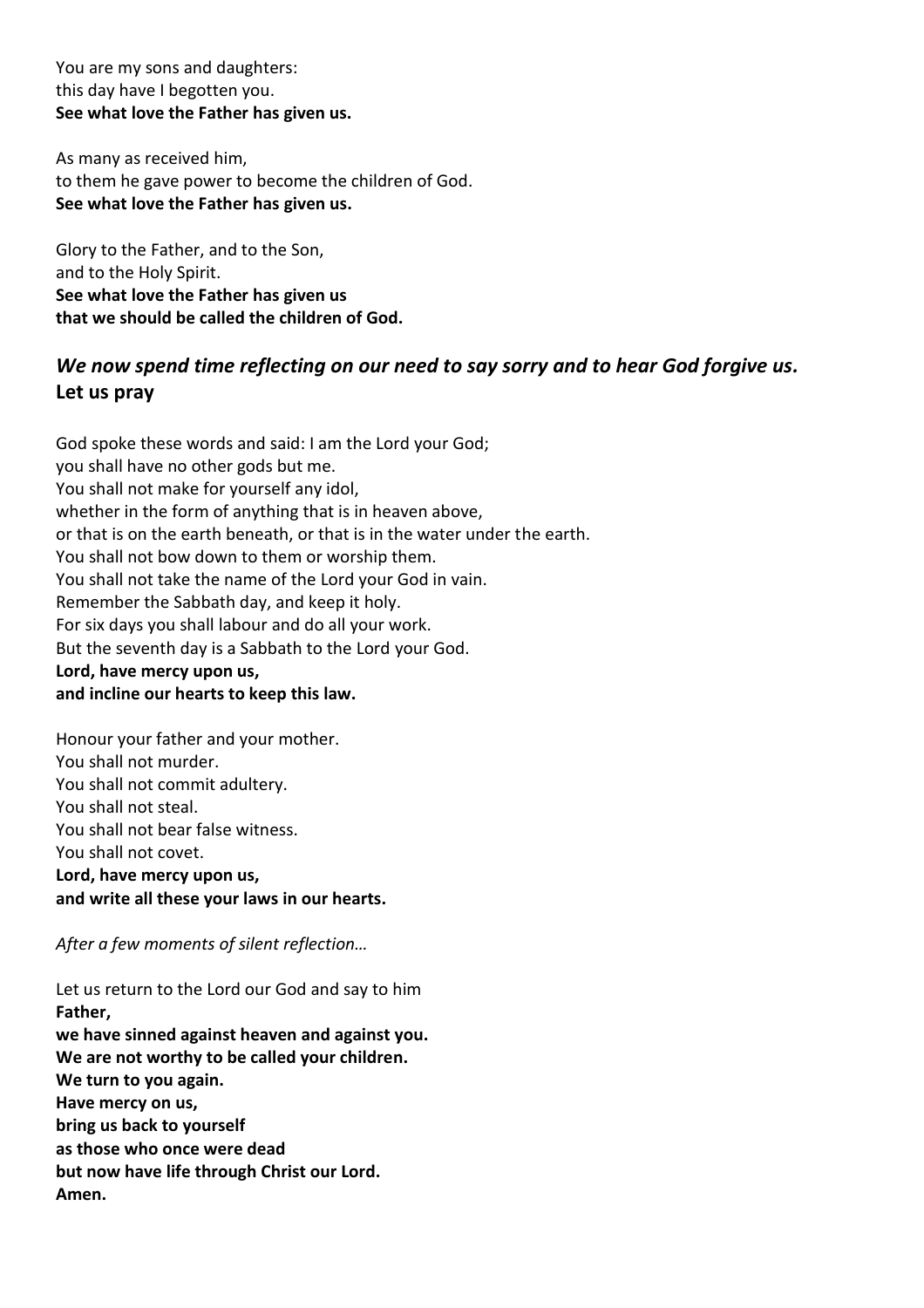May the God of love bring us back to himself, forgive us our sins, and assure us of his eternal love in Jesus Christ our Lord. *All* **Amen.**

# **Prayer for Today – 2 nd Sunday after Trinity**

Faithful Creator, whose mercy never fails: deepen our faithfulness to you and to your living Word, Jesus Christ our Lord. **Amen.**

### **Bible Reading** *Luke 15:11-32 (NIV)*

**<sup>11</sup>** Jesus told this story "There was a man who had two sons. **<sup>12</sup>** The younger one said to his father, 'Father, give me my share of the estate.' So he divided his property between them.

**<sup>13</sup>** "Not long after that, the younger son got together all he had, set off for a distant country and there squandered his wealth in wild living. **<sup>14</sup>** After he had spent everything, there was a severe famine in that whole country, and he began to be in need. **<sup>15</sup>** So he went and hired himself out to a citizen of that country, who sent him to his fields to feed pigs. <sup>16</sup>He longed to fill his stomach with the pods that the pigs were eating, but no one gave him anything.

**<sup>17</sup>** "When he came to his senses, he said, 'How many of my father's hired servants have food to spare, and here I am starving to death! **<sup>18</sup>** I will set out and go back to my father and say to him: Father, I have sinned against heaven and against you. **<sup>19</sup>** I am no longer worthy to be called your son; make me like one of your hired servants.' **<sup>20</sup>** So he got up and went to his father.

"But while he was still a long way off, his father saw him and was filled with compassion for him; he ran to his son, threw his arms around him and kissed him.

**<sup>21</sup>** "The son said to him, 'Father, I have sinned against heaven and against you. I am no longer worthy to be called your son.'

**<sup>22</sup>** "But the father said to his servants, 'Quick! Bring the best robe and put it on him. Put a ring on his finger and sandals on his feet. **<sup>23</sup>** Bring the fattened calf and kill it. Let's have a feast and celebrate. **<sup>24</sup>** For this son of mine was dead and is alive again; he was lost and is found.' So they began to celebrate. **<sup>25</sup>** "Meanwhile, the older son was in the field. When he came near the house, he heard music and dancing. **<sup>26</sup>** So he called one of the servants and asked him what was going on. **<sup>27</sup>** 'Your brother has come,' he replied, 'and your father has killed the fattened calf because he has him back safe and sound.' **<sup>28</sup>** "The older brother became angry and refused to go in. So his father went out and pleaded with him. **<sup>29</sup>** But he answered his father, 'Look! All these years I've been slaving for you and never disobeyed your orders. Yet you never gave me even a young goat so I could celebrate with my friends. **<sup>30</sup>** But when this son of yours who has squandered your property with prostitutes comes home, you kill the fattened calf for him!'

**<sup>31</sup>** "'My son,' the father said, 'you are always with me, and everything I have is yours. **<sup>32</sup>** But we had to celebrate and be glad, because this brother of yours was dead and is alive again; he was lost and is found.'"

### **Talk**

I've been thinking a lot about my father this week. His birthday was 16<sup>th</sup> June, so often his birthday would fall near father's day, a double celebration. It's often been reported that father's day was something invented by the greetings card industry, but it's origins lay further back, well over 100 years ago, when a church service was held in America to honour fathers and their place within the family and society. Back to my father - He was born on 16<sup>th</sup> June 1920, so he would have been 100. I put this on facebook this week, and a friend from my childhood responded by saying what a kind man he was, and someone else who knew him later on also said the same.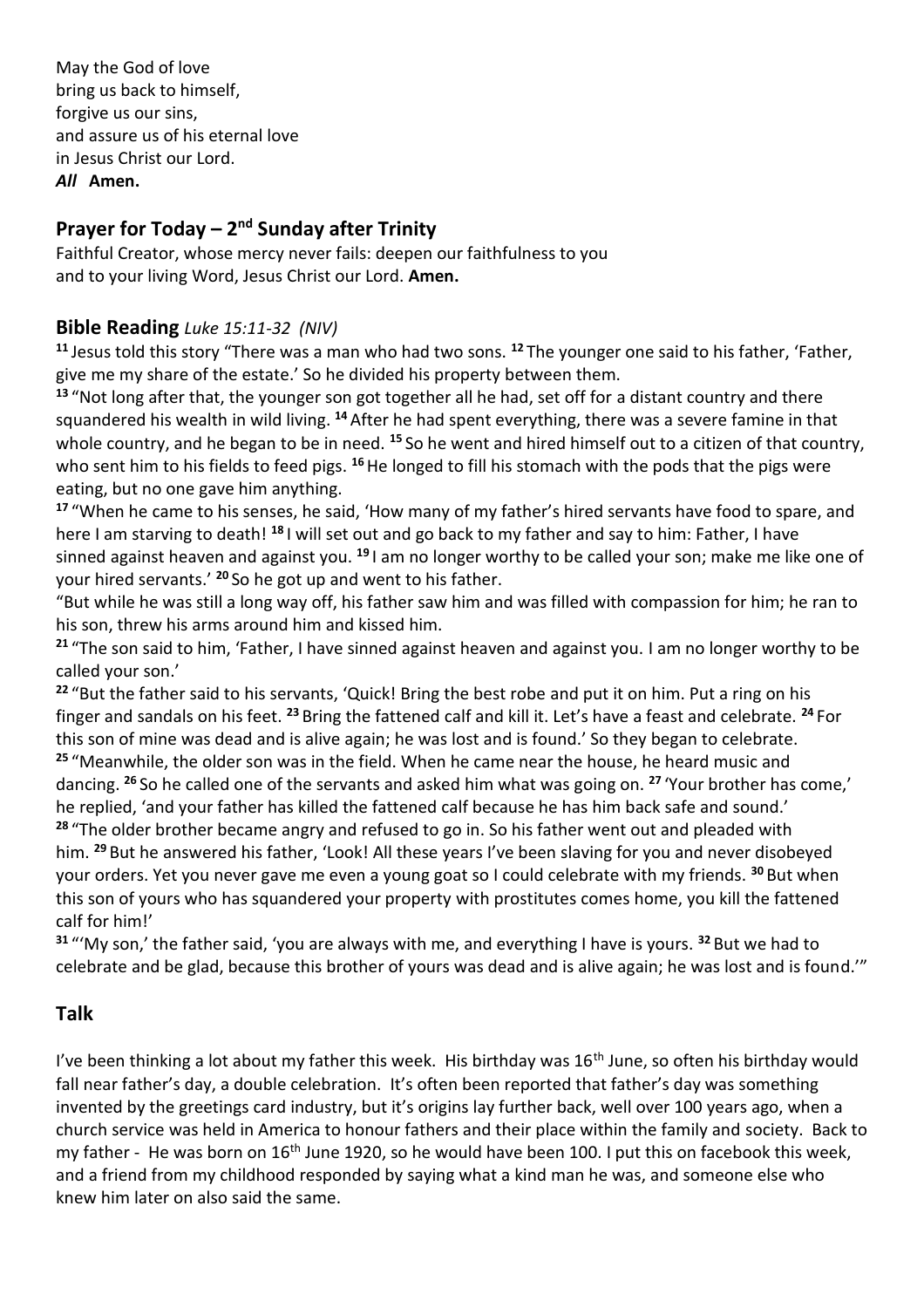Often we don't know what other people think of us or our loved ones. In this story that Jesus told, we know exactly what the younger son thinks, what the older son thinks, and what the father thinks too.

If I reflect back on my life, I was a bit like that younger son – I'm actually an only child, and like many older children could be a bit spoiled, took my parent's love for granted, and didn't appreciate them until they'd gone.

Looking at our bible reading a little deeper, it's the third of a series of stories Jesus told about things that were lost – the lost sheep, the lost coin, and here the lost son. Except in each story that which was lost was found, with rejoicing! The difference in this story is that the rejoicing is brought to an abrupt end by the older son, who feels like anything but rejoicing. What is going on?

The sad thing about this story is that neither of them saw how much their father loved them – and it's clear that he did. Look at what happens when the younger son goes away. Jesus describes in vivid detail what he got up to, and when a crisis comes along how he plans to come back home. All the time the father is watching and waiting, and when he sees his lost son at a distance, unceremoniously picks up his robes and runs to greet him, hugging him and celebrating. His love for his firstborn is no less, as we can see from the tenderness with which he addresses him- my son, you are always with me, everything I have is yours. Both sons had somehow got their relationship with their father wrong. This story is all about the father, seen through the eyes of the two sons. This might cause us, if we are fathers, to make sure our children know how much we love them, rather than assume that's the case. And we might want also to reflect on our relationship with our own father. For some, that's difficult, as we might not have experienced much love, or even known our father at all or for very long. Yet our reflection can be about how we honour them, as the commandments we said at the beginning of our service make clear, making sacrificial choices to love and to forgive even if we've not experienced love in return.

But the main point of this story is not to give us an example of fatherhood to emulate, or to compare our own fathers against. This father's love is so exuberant, so extreme, so overwhelming that what Jesus is asking us to do is to reflect on his Father's love for us – how he opens his arms in love, waits for us to turn around (that's what the word repent means) and to come back to him – echoed in Jesus words 'But while he was still a long way off, his father saw him and was filled with compassion for him; he ran to his son, threw his arms around him and kissed him'. That's the father's love for us; it's a challenge – we might be wayward like the younger son in our relationship with God, or so religious and always doing things that get in the way of seeing God's love like the older one.

On this Father's day, why not make the Father's day, simply by seeing him for who he is, in his love ready to embrace you and to bring you home, to celebrate with you in his relationship with you now and always.

Here to end is a prayer of reflection that you might like to make your own: Father, it was said of the Prodigal Son that he "came to himself." Help us to wake up to ourselves, and to You. Set us free from the illusion of trying to be perfect so that we might be more fully human. Help us not to chase after an imaginary life, and to find satisfaction in our real lives. And turn us away from our self-rejection so that we might see that Your arms open in welcome**. Amen.**

*Please join us for homegroup on Wednesday at 8pm via zoom as we look again at this passage - Meeting ID: 892 9981 7200 Password: 508170 John will be sending out notes soon, please ask if you'd like a copy.*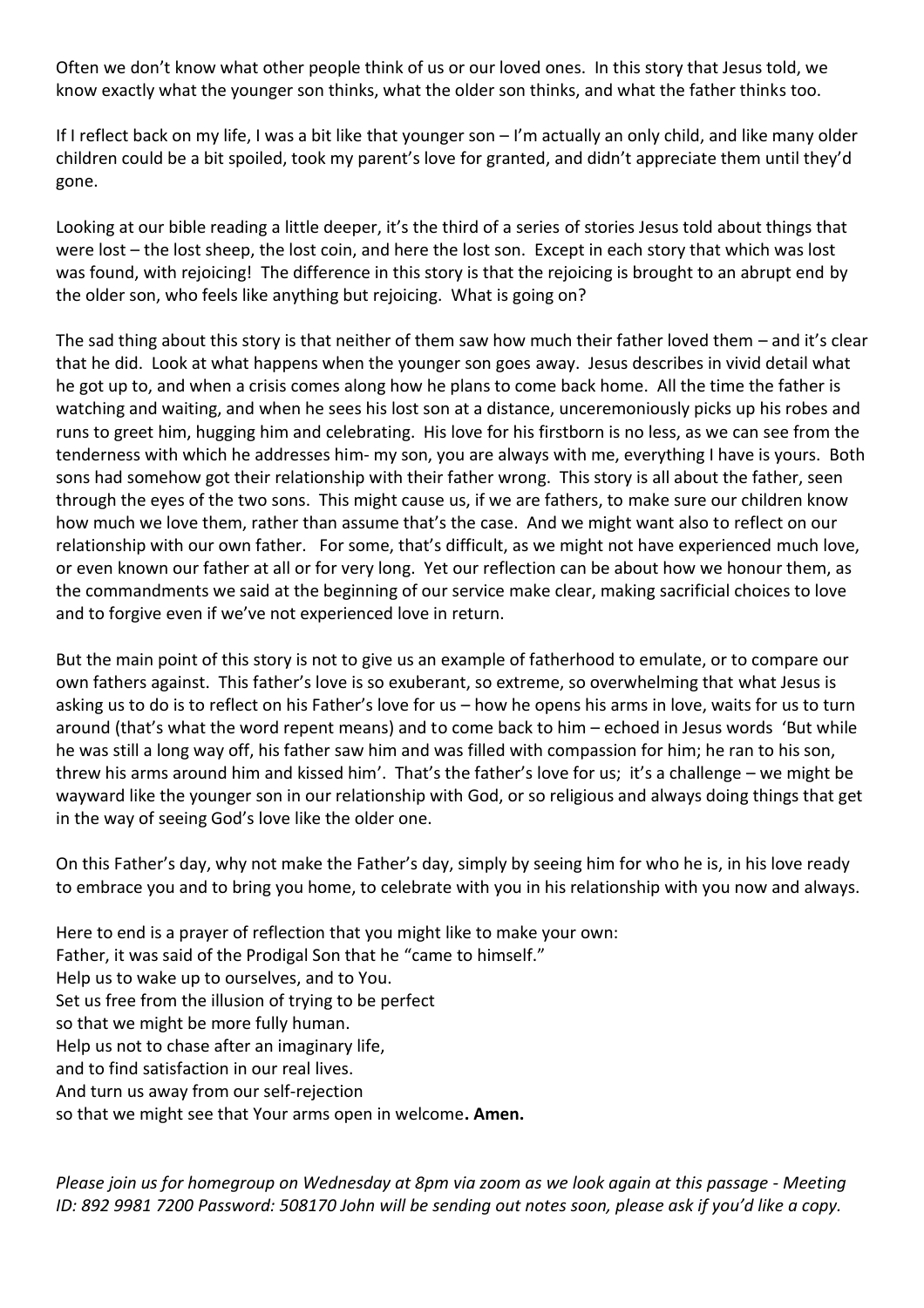#### **Song of Response –** *How deep the father's love for us*

**How deep the Father's love for us, How vast beyond all measure, That He should give His only Son To make a wretch His treasure. How great the pain of searing loss – The Father turns His face away, As wounds which mar the Chosen One Bring many sons to glory.**

**Behold the man upon a cross, My sin upon His shoulders; Ashamed, I hear my mocking voice Call out among the scoffers. It was my sin that held Him there Until it was accomplished; His dying breath has brought me life – I know that it is finished.**

**I will not boast in anything, No gifts, no power, no wisdom; But I will boast in Jesus Christ, His death and resurrection. Why should I gain from His reward? I cannot give an answer; But this I know with all my heart – His wounds have paid my ransom.**

#### **The Creed**

Let us declare our faith in God. **We believe in God the Father, from whom every family in heaven and on earth is named.**

**We believe in God the Son, who lives in our hearts through faith, and fills us with his love.**

**We believe in God the Holy Spirit, who strengthens us with power from on high.**

**We believe in one God; Father, Son and Holy Spirit. Amen.**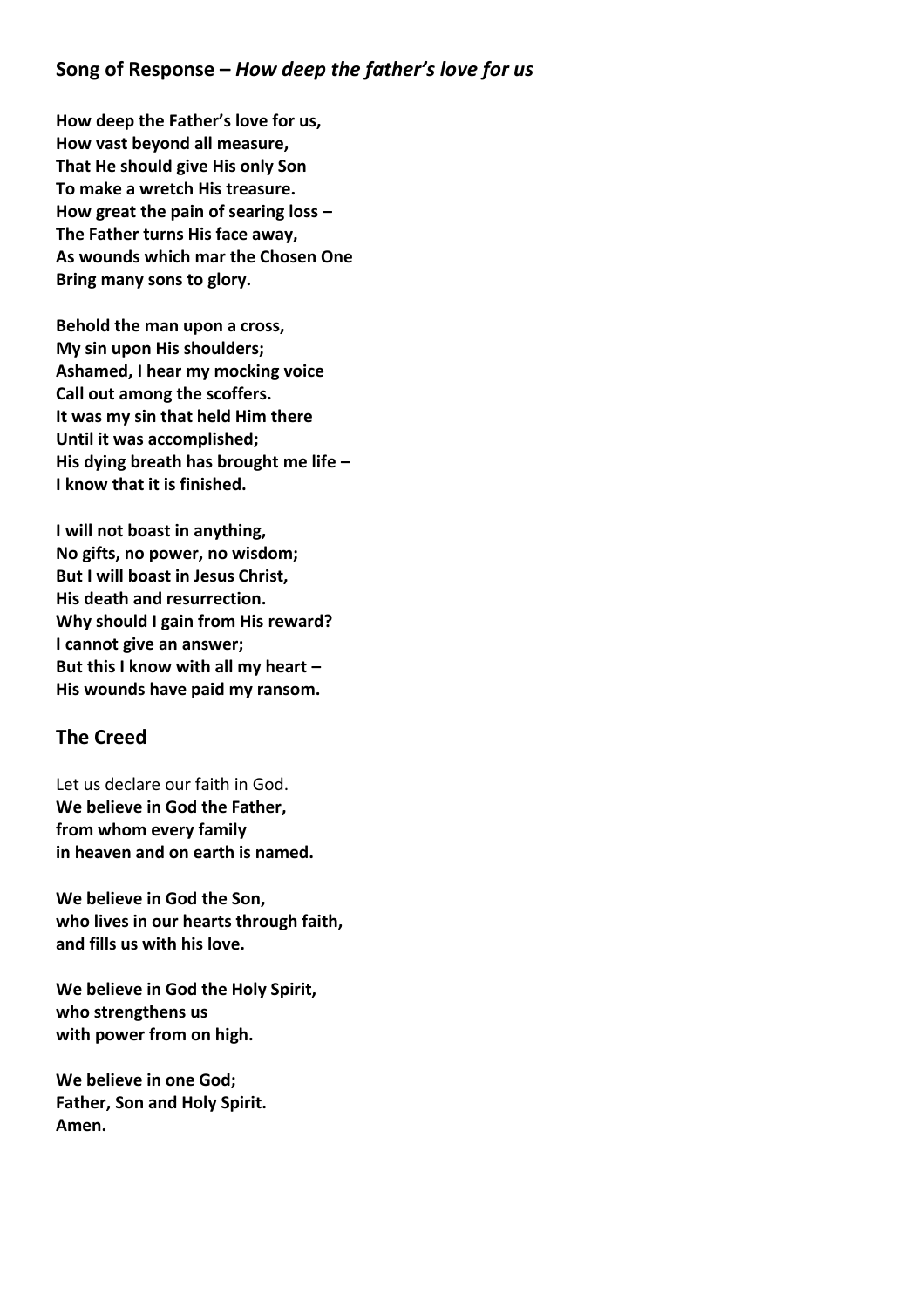### **The prayers**

Sovereign Lord, your Son has revealed you as our heavenly Father, from whom every family in heaven and on earth is named. Father of all **hear your children's prayer.**

You have made your Church a spiritual family, a household of faith. Through baptism we are reborn as the brothers and sisters of Christ. Deepen our unity and fellowship in him. Father of all **hear your children's prayer.**

You sent your Son to give his life as a ransom for the whole human family. Give justice, peace and racial harmony to the world he died to save. Father of all **hear your children's prayer.**

You gave your Son a share in the life of a family in Nazareth. Help us to value our families, to be thankful for them, and to live sensitively within them. Father of all **hear your children's prayer.**

Your Son drew around him a company of friends. Bring love and joy to all who are alone. Help us all to find in the brothers and sisters of Christ a loving family. Father of all **hear your children's prayer.**

You are the God of the dead as well as of the living. In confidence we remember those of the household of faith who have gone before us. Bring us with them to the joy of your home in heaven. Father of all **hear your children's prayer.**

*After a moment to bring our own prayers to God:* Jesus taught us to call God our Father, so in faith and trust we pray:

**Our Father, who art in heaven, hallowed be thy name. Thy Kingdom come, thy will be done, on earth as it is in heaven Give us this day our daily bread. And forgive us our trespasses, as we forgive those who trespass against us. And lead us not into temptation, but deliver us from evil. For thine is the kingdom, the power and the glory. for ever and ever. Amen**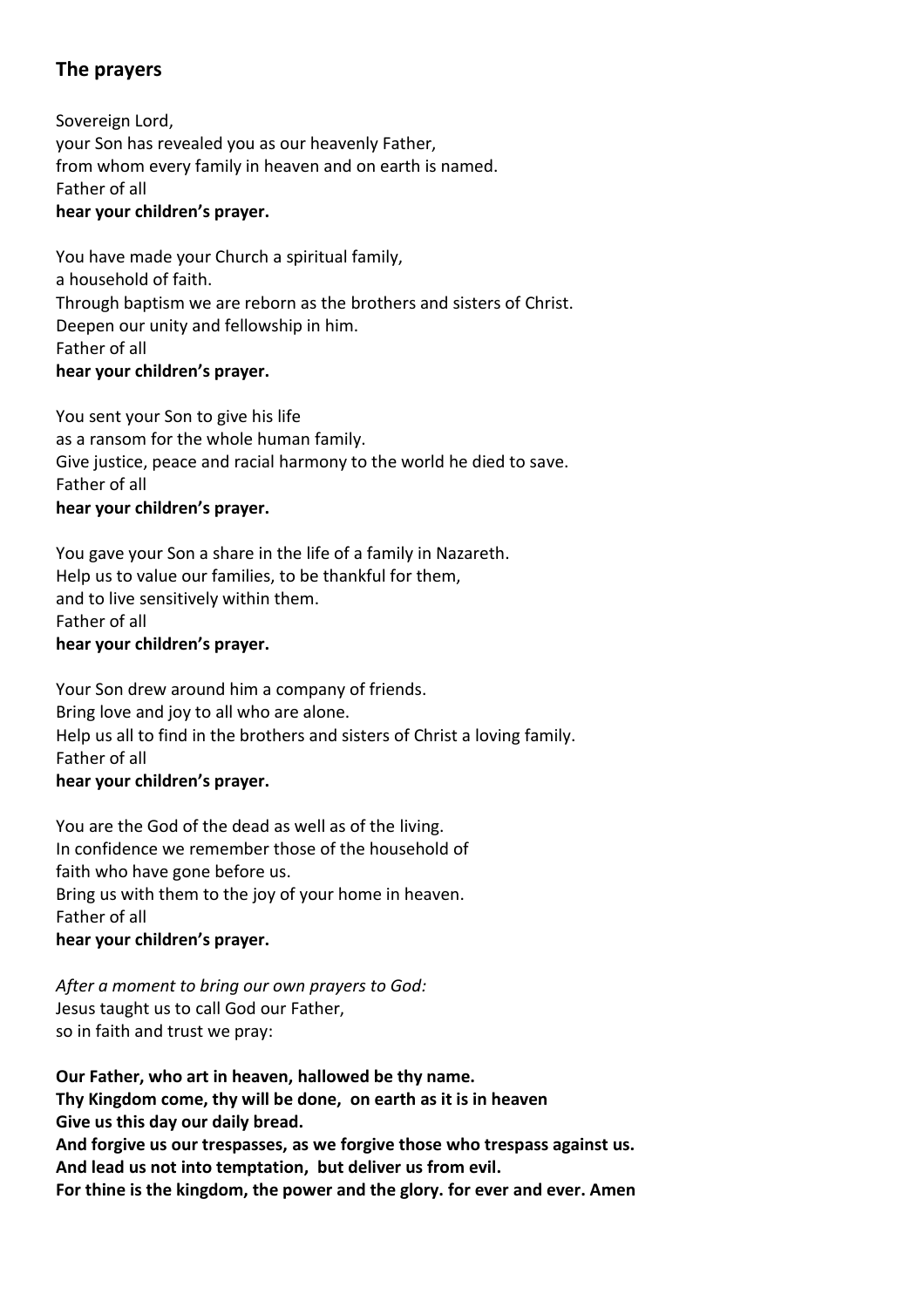As we thank Father God today for his love for us, we reflect on our own fathers, living and departed as we pray: **Heavenly Father, you entrusted your Son Jesus, the child of Mary, to the care of Joseph, an earthly father. Bless all fathers as they care for their families. Give them strength and wisdom, tenderness and patience; support them in the work they have to do, protecting those who look to them, as we look to you for love and salvation, through Jesus Christ our rock and defender. Amen.**

#### **Closing Song:**

*He's got the whole world in His hand, He's got the whole wide world in His hand, He's got the whole world in His hand, He's got the whole world, in His hand.*

**He's got the wind and the rain in His hand, He's got the wind and the rain in His hand, He's got the wind and the rain, in His hand He's got the whole world in His hand.**

**He's got the sun and the moon in His hand, He's got the sun and the moon in His hand, He's got the sun and the moon in His hand, He's got the whole world in His hand.**

**He's got the plants and the creatures in His hand, He's got the plants and the creatures in His hand, He's got the plants and the creatures in His hand, He's got the whole world in His hand.**

**He's got everybody here in His hand, He's got everybody here in His hand, He's got everybody here in His hand, He's got the whole world in His hand.**

*Thank you for joining us in worship today. Details of our next services are found on our facebook page*  <https://www.facebook.com/PCDChurches/> w*here you can watch the service live or catch up later, and you'll find this week's notice sheet and other useful information on the church website pcd.org.uk*

*Please also contact the Vicar, Rev John Musson if you need any help or just for a chat! [vicar@pcd.org.uk](mailto:vicar@pcd.org.uk) 01959540012*